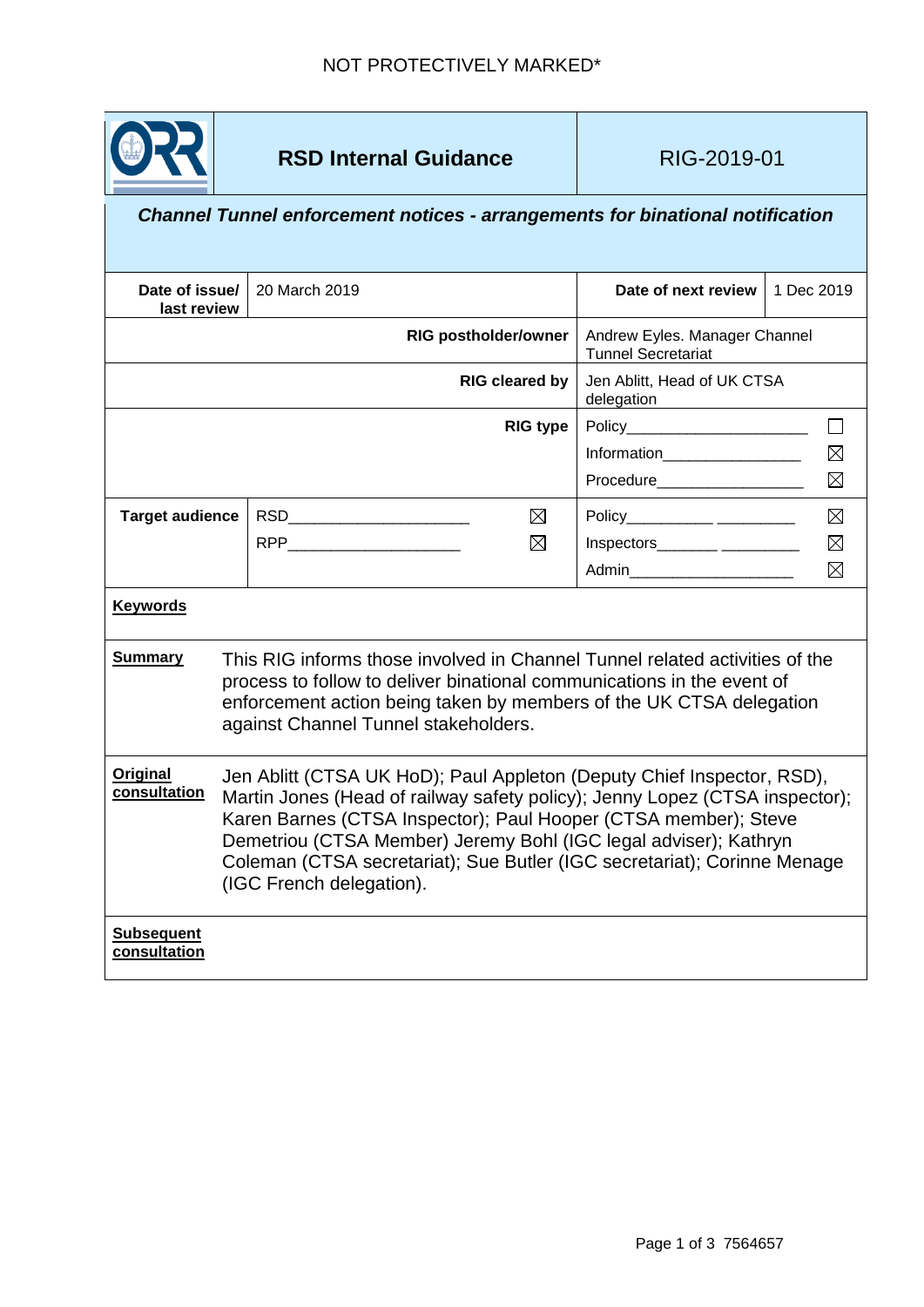| <b>Background</b> | The Intergovernmental Commission (IGC) for the Channel Tunnel is the<br>1.<br>National Safety Authority (NSA), established to supervise, in the name and on behalf<br>of the British and French Governments, all matters concerning the construction and<br>operation of the Channel Tunnel. One of the key roles of the IGC relates to the<br>management of health and safety matters by all stakeholders using the Tunnel, on<br>which it is advised by the Channel Tunnel Safety Authority (CTSA), which has a similar<br>bi-national structure.                                                                                                                                                                                                                                |  |  |
|-------------------|------------------------------------------------------------------------------------------------------------------------------------------------------------------------------------------------------------------------------------------------------------------------------------------------------------------------------------------------------------------------------------------------------------------------------------------------------------------------------------------------------------------------------------------------------------------------------------------------------------------------------------------------------------------------------------------------------------------------------------------------------------------------------------|--|--|
| <b>Action</b>     | 2.<br>The CTSA has the power to appoint ORR inspectors and engineers to carry<br>out inspection and investigation activity on CTSA's behalf (under the Treaty of<br>Canterbury and the Channel Tunnel Act 1987). Where an inspector has been<br>appointed by the CTSA, that appointment confers powers that are similar, but not<br>identical, to their HSWA inspection powers (power of entry, ability to carry out<br>inspection and investigation, seize evidence, interview persons etc.). However, CTSA<br>inspectors' powers do not include enforcement powers such as the ability to issue<br>notices.                                                                                                                                                                      |  |  |
|                   | 3.<br>The main purpose of appointment by the bi-national CTSA is to confer powers<br>of entry and inspection on those appointed in respect of both the French and UK<br>halves of the Channel Tunnel. Appointment by CTSA clearly does not extend, for<br>example, the HSWA power of an ORR inspector to serve Improvement Notices on the<br>French half of the Concession.                                                                                                                                                                                                                                                                                                                                                                                                        |  |  |
|                   | HSWA and EARR both apply to the UK half of the Channel Tunnel. As such,<br>4.<br>any warranted ORR (or indeed HSE) inspector enjoys their full set of s.20 powers in<br>the UK half of the Channel Tunnel irrespective of whether or not they have been<br>formally appointed by CTSA. Having said that, at the time of ORR's 2015 enforcement<br>action on Eurotunnel in relation to the "migrant crisis" (see below) the CTSA initiated<br>and requested that ORR inspectors investigate (CTSA had been monitoring for some<br>time). The enforcement action taken by ORR was progressed in close association with<br>IGC/CTSA and we consider that close cooperation with IGC/CTSA is desirable, in the<br>event that ORR inspectors wish to exercise their UK domestic powers. |  |  |
| <b>Detail</b>     | 5. ORR inspectors and the IGC / CTSA secretariats should follow the steps set out in<br>paragraph 7 to 12 when considering enforcement action in respect of Channel Tunnel<br>related activities.                                                                                                                                                                                                                                                                                                                                                                                                                                                                                                                                                                                  |  |  |
|                   | 6. The role of the CTSA is to provide advice and assistance to the IGC on all matters<br>concerning safety in the construction and operation of the Channel Tunnel and<br>ensuring that Channel Tunnel health & safety is regulated and enforced in line with the<br>obligations of the Treaty of Canterbury. To enable this the UK and French<br>governments have granted the IGC and its members and agents (the CTSA) the<br>powers of investigation, inspection and examination necessary to the fulfilment of their<br>tasks. Individual inspectors may possess specific enforcement powers that they have<br>been granted by their parent authorities, which will only apply in their respective<br>national territories.                                                    |  |  |
|                   | 7. As part of their duties, warranted IGC inspectors are expected to exercise their<br>powers and responsibilities in line with the policies of the IGC and taking account of<br>the policies and approaches of their home National Safety Authority, company or<br>professional institution.                                                                                                                                                                                                                                                                                                                                                                                                                                                                                      |  |  |
|                   | 8. Investigation and enforcement activities in relation to the Channel Tunnel are<br>undertaken in accordance with the respective enforcement powers and policies of the<br>French judicial authorities, to the mid-point of the Tunnel, and ORR.                                                                                                                                                                                                                                                                                                                                                                                                                                                                                                                                  |  |  |
|                   | 9. Whilst there is regular communication between the two investigation bodies on<br>matters arising, it is important to ensure that similar information is exchanged between<br>the relevant governing bodies (IGC, CTSA and their respective working groups) to                                                                                                                                                                                                                                                                                                                                                                                                                                                                                                                   |  |  |